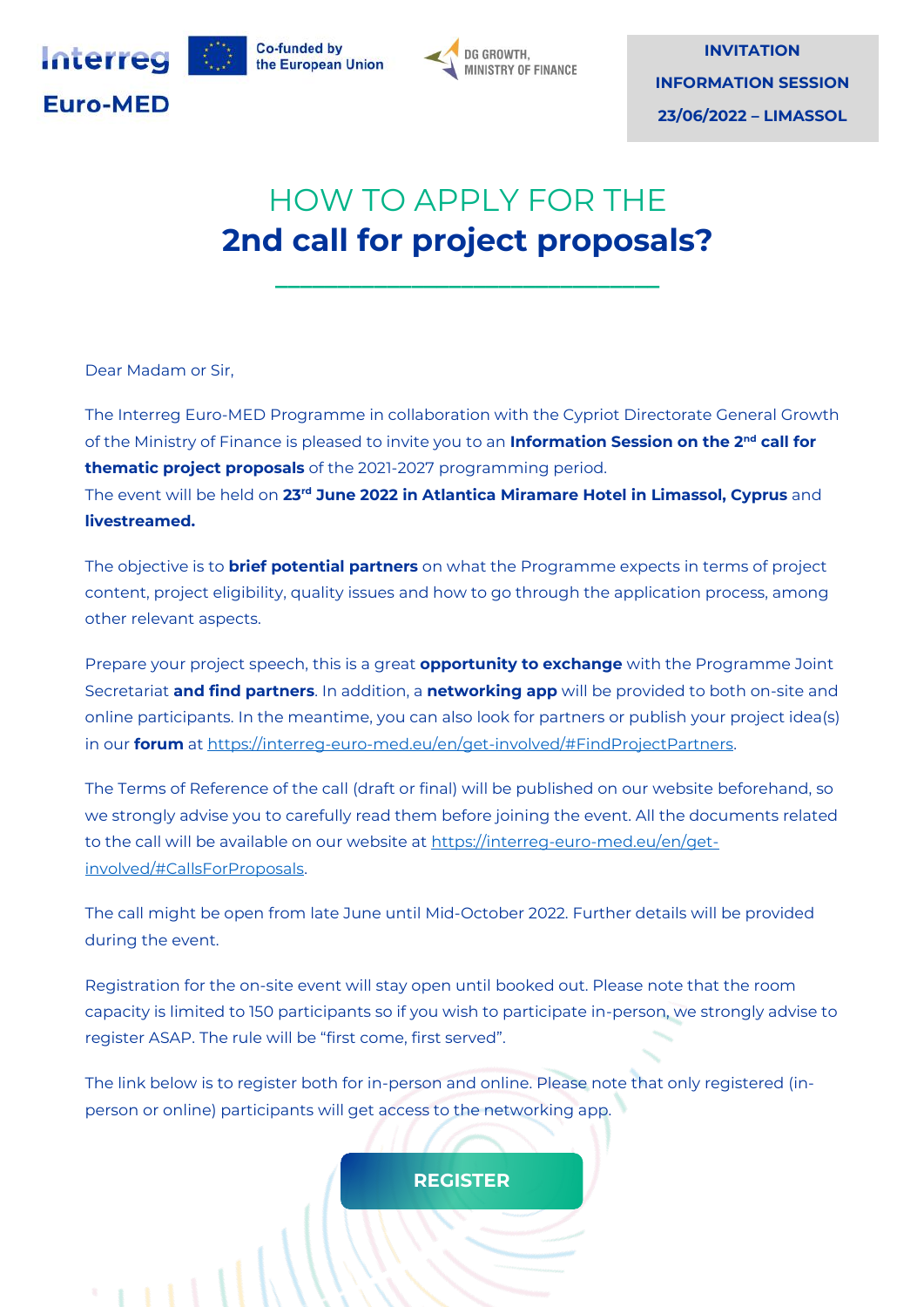



**\_\_\_\_\_\_\_\_**

**Date:** Thursday 23rd June 2022

**Place:** Atlantica Miramare Hotel in Limassol, Cyprus and in live streaming

**Time:** On-site registration starts at 10.00 in Limassol, Cyprus (GMT+3)

 $\left(\frac{(\omega)}{\omega}\right)$  LIVE at 10:00 in France (GMT +2)

 $\left(\frac{(\cdots)}{(\cdots)}\right)$  LIVE at 09:00 in Portugal (GMT +1)

**Languages:** English & French

### ⚠ **Beware of the time difference** between Cyprus (GMT+3) and your country! The live streaming  $(m)$  LIVE will start at 10.00 in France and at 09.00 in Portugal.

Moderated by the Interreg Euro-MED Joint Secretariat

| $10:00 - 11:00$ | <b>Welcome coffee and on-site registration</b>                                                   |
|-----------------|--------------------------------------------------------------------------------------------------|
|                 | A small snack will be offered to people participating in-person.                                 |
|                 | Please beware that the coffee station will close 10 minutes before the beginning                 |
|                 | of the event to ensure the conference starts on time.                                            |
| $11:00 - 11:15$ | Opening - Welcome speech by Cypriot National Authority Representative (((w)) LIVE                |
| $11:15 - 12:00$ | Overview of the Interreg Euro-MED Programme<br>$((\bullet))$ LIVE                                |
|                 | Presentation of the call and expectations                                                        |
|                 | Tools and application procedures                                                                 |
| $12:00 - 12:20$ | <b>Questions &amp; Answers</b>                                                                   |
| $12:20 - 13:00$ | Specificities of the Terms of Reference for the Innovative sustainable economy                   |
|                 | <b>Mission</b><br>$((\bullet))$ LIVE                                                             |
| $13:00 - 15:00$ | <b>Lunch break &amp; networking</b>                                                              |
| $15:00 - 15:40$ | Specificities of the Terms of Reference for the Natural heritage Mission<br>$((\bullet))$ LIVE   |
| $15:40 - 16:20$ | Specificities of the Terms of Reference for the Green living areas Mission<br>$((\bullet))$ LIVE |
| $16:20 - 17:00$ | Specificities of the Terms of Reference for the Sustainable tourism Mission (((w)) LIVE          |
| 17:00 - 18:00   | <b>Cocktail</b>                                                                                  |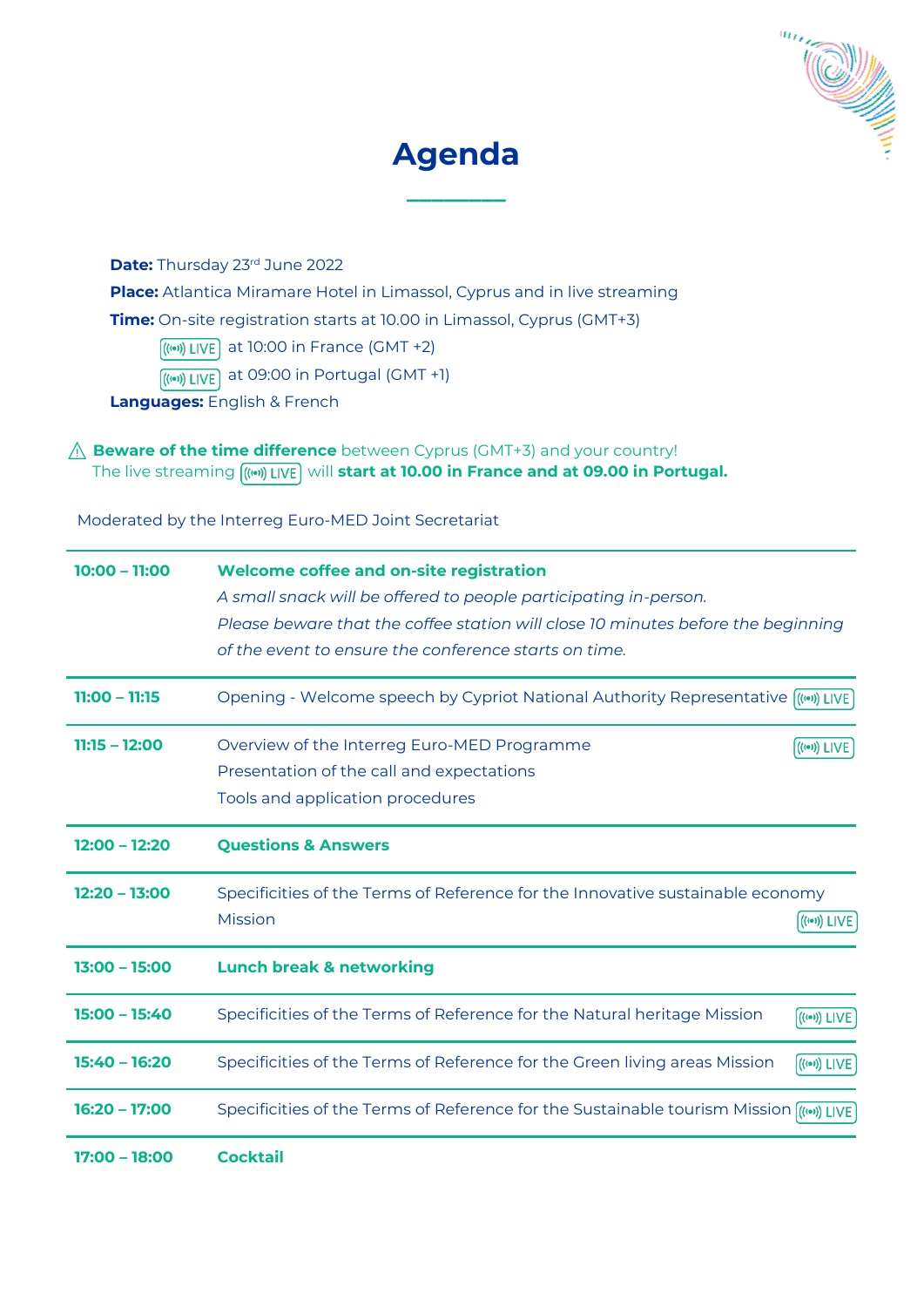# **Practicalities**

**\_\_\_\_\_\_\_\_\_\_\_\_\_**



#### VENUE

Atlantica Miramare Hotel 11 Amerikanas Str., Yermasoyia Municipality Limassol, CYPRUS <https://www.atlanticahotels.com/hotels/atlantica-miramare-beach-hotel>

#### HOW TO GET THERE?

Participants will need to use one of the following airports when flying to Cyprus:

- Larnaca International Airport
- Paphos International Airport

Shuttle busses to Limassol are available from both airports for 9 euro. They take about 50 minutes to get to Limassol. You can check the timetable here: [http://enlimassolairportexpress.eu/?page\\_id=8](http://enlimassolairportexpress.eu/?page_id=8) We strongly encourage participants to use public transport whenever possible in order to reduce their carbon footprint.

#### **ACCOMMODATION**

**Please wait for your registration to be officially confirmed by the Interreg Euro-MED Joint Secretariat before** making your travel arrangements.

Once the Joint Secretariat has confirmed your registration, please book your room as soon as possible! **Rooms are not pre-reserved**.

#### ATTENDING ONLINE?

We will email you a link to follow the event in livestreaming a few days prior the event.

#### COVID19 TRAVEL PROTOCOL

You can find more information about the current covid-19 travel protocol in Cyprus at [https://www.visitcyprus.com/index.php/en/news/774-covid19-travel-protocol.](https://www.visitcyprus.com/index.php/en/news/774-covid19-travel-protocol) 

Information about COVID19 Protocol during your stay can be found at: <https://www.pio.gov.cy/coronavirus/eng/categories/press-releases>